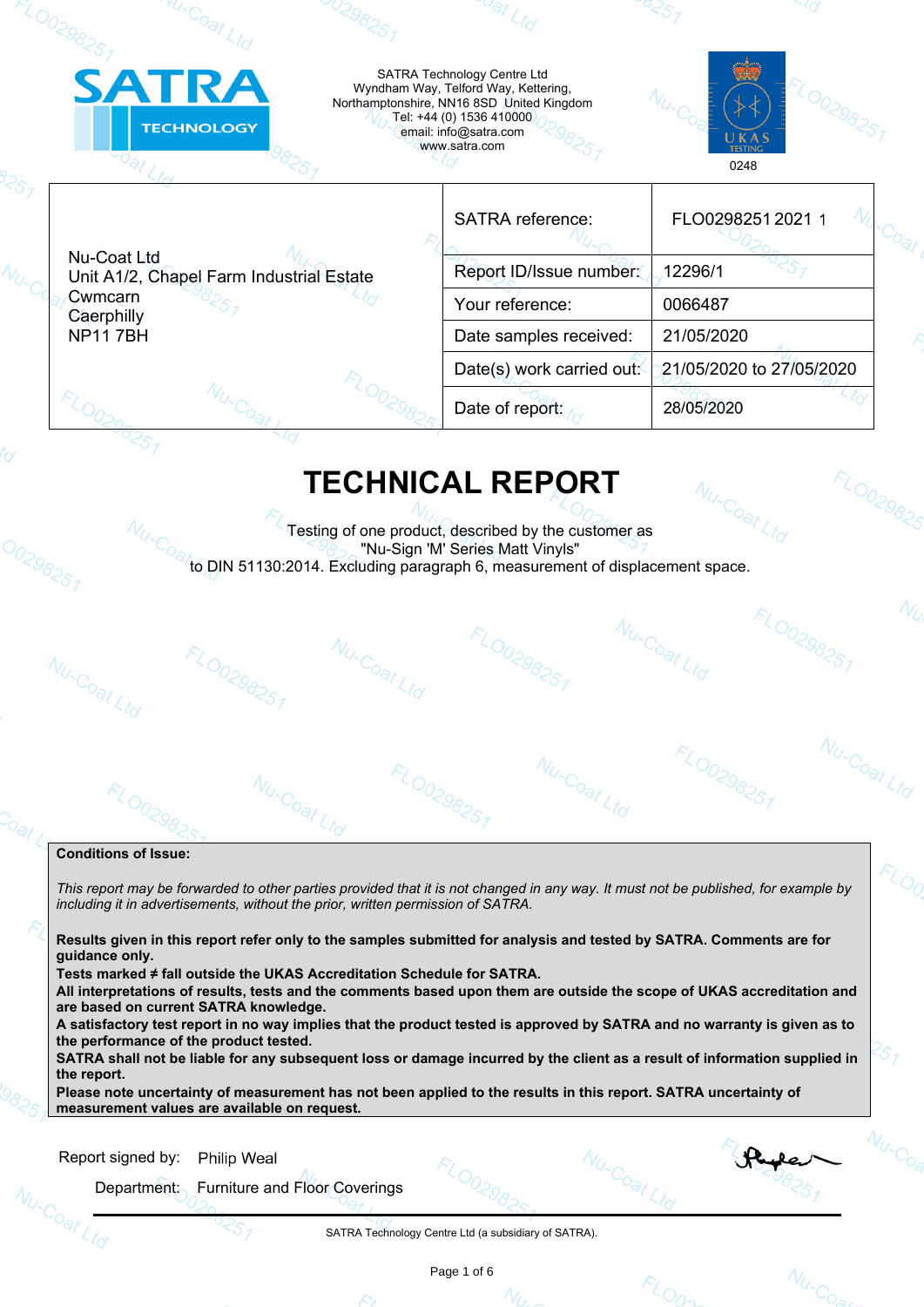# **Technical Report**



Nu-Coat Ltd

FLO0298251

Nu-Coat Ltd

Nu-Coat Ltd

po<sub>at Ltd</sub>

FLO0298251

Nu-Coat Ltd

00298251

Nu-Coat Ltd

FLO0298251

## **TESTING OF ONE PRODUCT DESCRIBED BY THE CUSTOMER AS "NU-SIGN 'M' SERIES MATT VINYLS" TO DIN 51130:2014 EXCLUDING PARAGRAPH 6 MEASUREMENT OF DISPLACEMENT SPACE (2) .**

As requested by Nu-Coat Ltd, an assessment has been conducted to determine the slip potential of the sample submitted referenced "Nu-Sign 'M' Series Matt Vinyls" using the ramp method, as detailed below.

## **SUMMARY**

00298251

Coat Ltd

 $N_{U-C_{O_{\widehat{c}l}}}$ 

**ATRA** 

**TECHNOLOGY** 

With regards to the requirements laid out in DIN 51130:2014, the floor sample submitted under the reference "Nu-Sign 'M' Series Matt Vinyls" has demonstrated an average angle of **8.9°,** hence being classified as **R9.**

## **SAMPLE SUBMITTED**

Sample reference:  $\wedge$  "Nu-Sign 'M' Series Matt Vinyls"<sup>(1)</sup> Appearance: Nu-Coat Ltd FLO0298251

Date received: 21 May 2020 Date into conditioning: 21 May 2020 Testing completed: 27 May 2020

Testing conducted by:  $\mathbb{A}/P$ hil Weal & Tom Notley

## **TESTS CARRIED OUT**

 DIN 51130:2014 Testing of floor coverings - Determination of the anti-slip property - Workrooms and fields of activities with slip danger - Walking method - Ramp test

*Note:*

 $\mathcal{L}_{\mathit{LO}}$ 

- *MA* (1) The information supplied by the customer. Not verified by SATRA.
	- (2) *Displacement space Is not relevant to this test reference. Only required with floor coverings which have an open structure, with large surface gaps, e.g. grates.*

SATRA Report Reference: FLO0298251 2021 Report ID/Issue number: 12296/1

**ZO0298257**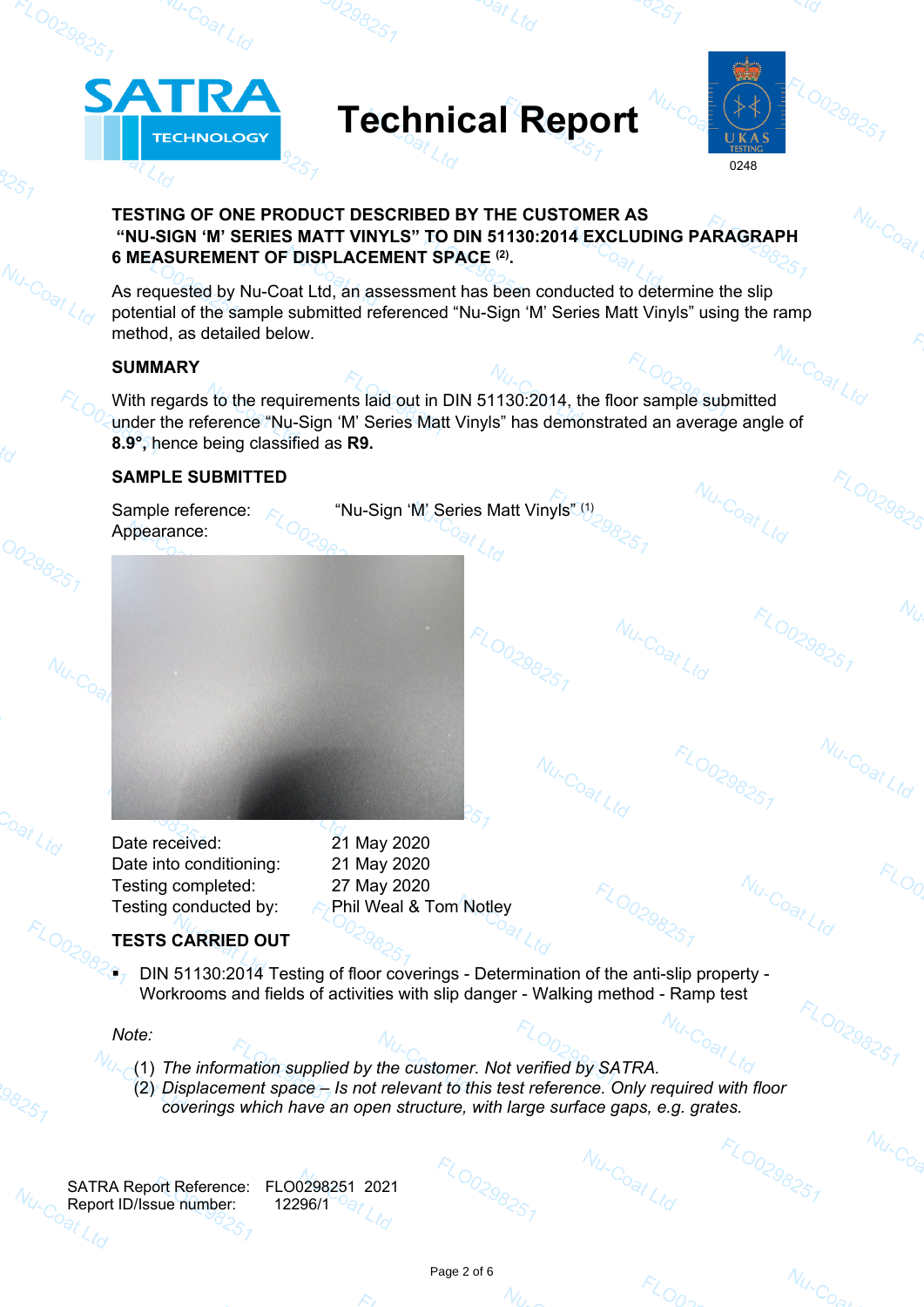

vu-Coat Ltd

**Technical Report**

<sup>oat</sup> Ltd



Nu-Coat Ltd

Nu-Coat Ltd

FLO0298251

Nu-Coat Ltd

Nu-Coat Ltd

FLO0298251

Nu-Coat Ltd

FLO0298251

 $N_{U-C_{O_{\Theta K}}}$ 

 $N_{U \sim C_{O_{\Theta}}}_{U}$ 

FLO029825

Nu-Coat Ltd

FLO0298251

FLOO

 $N_{U\sim\text{Co}_\text{Q}}$ 

 $N_{U}$ 

## **RESULTS:**

20029825

925,

Nu-Coat Ltd

00298251

Coat Ltd

FLO0298251

| Test No.                       | Operator A                    | Operator B                              |  |
|--------------------------------|-------------------------------|-----------------------------------------|--|
|                                | <b>Inclined Platform Shod</b> | Inclined platform shod                  |  |
|                                | Corrected angle result $(°)$  | Corrected angle result ( <sup>o</sup> ) |  |
|                                | 8.3                           | 8.9                                     |  |
|                                | 8.7                           | 9.1                                     |  |
|                                | 9.0                           | 9.3                                     |  |
| <b>Corrected Operator Mean</b> | 8.7                           | 9 <sub>1</sub>                          |  |
| <b>Corrected Total Mean</b>    |                               | 8.9                                     |  |
| Rating                         |                               | R <sub>9</sub>                          |  |

## **R rating category**

| <b>R</b> Value  | <b>Category Static Friction</b> | Angle of                  |
|-----------------|---------------------------------|---------------------------|
|                 | is:                             | <b>Inclination</b>        |
| R <sub>9</sub>  | Low                             | $6^\circ$ to $10^\circ$   |
| <b>R10</b>      | Normal                          | $>10^\circ$ to 19°        |
| <b>R11</b>      | Above Average                   | >19° to 27°               |
| <b>R12</b>      | High                            | $>27^\circ$ to $35^\circ$ |
| R <sub>13</sub> | <b>Very High</b>                | $>35^\circ$               |
|                 |                                 |                           |

FLO0298251

*Note to end use applications:*

Nu-Coat Ltd

FLO0298251

R9 Floors in work rooms and work areas without a high risk of slipping. General and private areas.

R10 to R13 Floors in workrooms and work areas where there is an increased risk of slipping due to grease, oil, water, foods, left-overs, dust, flour, plant clippings, etc.

Nu-Coat Ltd

FLO0298251

SATRA Report Reference: FLO0298251 2021  $N_{U\text{-}C_{\text{C}}}$ Report ID/Issue number: 12296/1<br>Party

57

Nu-Coat Ltd



Nu-Coat Ltd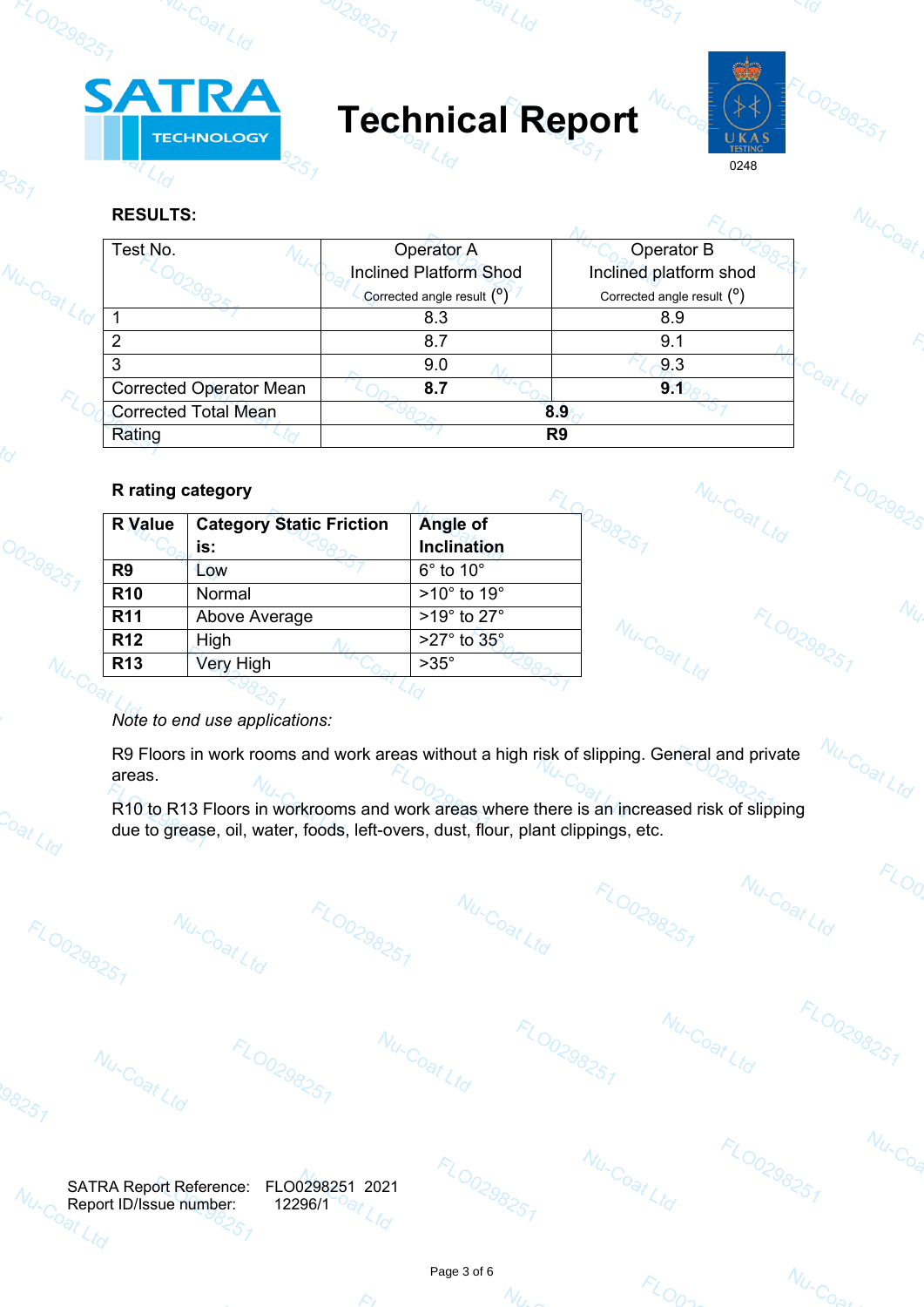

w.coat Ltd

**Technical Report**

oat Ltd



Nu-Coat Ltd

FLO0298251

Nu-Coat Ltd

FLO0298251

 $N_{U\text{-}C_{O_{\Theta K}}}$ 

FLO0298251

FLO0298251

Nu-Coat

FLOO29825

Nu-Coat Ltd

FLO0298251

FLOO

Nu-Coa

 $N_Q$ 

 $\mathbb{C}^\infty_{\mathcal{S}_\mathcal{I}}$ 

## **Annex 1.0**

257

00298251

Co<sub>at Ltd</sub>

08257

 $N_{U_{\tau}C_{C}}$ 

FLO0298251

Nu-Coat Ltd

**FLO0298251** 

**FLO0298251** 

 $\mathcal{L}_I$ 

0298257

|  | Annex 1.0                                        |                 |                                |      |                   |                   |  |
|--|--------------------------------------------------|-----------------|--------------------------------|------|-------------------|-------------------|--|
|  | Operator Verification results for DIN 51130:2014 |                 |                                |      |                   |                   |  |
|  | <b>Operator A</b>                                |                 |                                |      |                   |                   |  |
|  |                                                  |                 | <b>Operator A Verification</b> |      |                   |                   |  |
|  | <b>Verification Board</b>                        | <b>Test Run</b> |                                |      |                   |                   |  |
|  |                                                  |                 | 2                              | 3    | Average           | <b>Difference</b> |  |
|  | $ST - I$<br>$(8.7 \pm 3.0)$                      | 11.1            | 11.5                           | 11.6 | 11.4 <sup>°</sup> | 2.7               |  |
|  | <b>STAJI</b><br>$(17.3 \pm 3.0)$                 | 19.4            | 19.6                           | 19.5 | 19.5              | 2.2               |  |
|  | ST - III A $(27.3 \pm 3.0)$                      | 30.0            | 29.9                           | 30.0 | 30.0              | 2.7               |  |
|  | <b>Operator B</b>                                |                 |                                |      |                   |                   |  |
|  |                                                  |                 | <b>Operator B Verification</b> |      |                   |                   |  |

FLO0298251

Nu-Coat Ltd

| <b>Operator B</b>             |                 |                                |       |         |                   |  |
|-------------------------------|-----------------|--------------------------------|-------|---------|-------------------|--|
|                               |                 | <b>Operator B Verification</b> |       |         |                   |  |
| <b>Verification Board</b>     | <b>Test Run</b> |                                |       |         |                   |  |
|                               |                 | 2                              | 3     | Average | <b>Difference</b> |  |
| $ST - I$<br>$(8.7 \pm 3.0)$   | 11.4            | 11.1                           | 11.6' | 11.4    | 2.7               |  |
| $ST - II$<br>$(17.3 \pm 3.0)$ | 20.2            | 19.7                           | 19.4  | 19.8    | 2.5               |  |
| ST - III A $(27.3 \pm 3.0)$   | 29.8            | 30.0                           | 29.9  | 29.9    | 2.6               |  |

**FLO0298251** 

SATRA Report Reference: FLO0298251 2021<br>Report ID/Issue number: 12296/1<sup>09</sup>1 Report ID/Issue number: 12296/1<br>
Report ID/Issue number: 12296/1

<57

Nu-Coat Ltd



Nu-Coat Ltd

**FLO0298251** 

Nu-Coat Ltd

**FLO0298251** 



Nu-Coat Ltd



Nu-Coat Ltd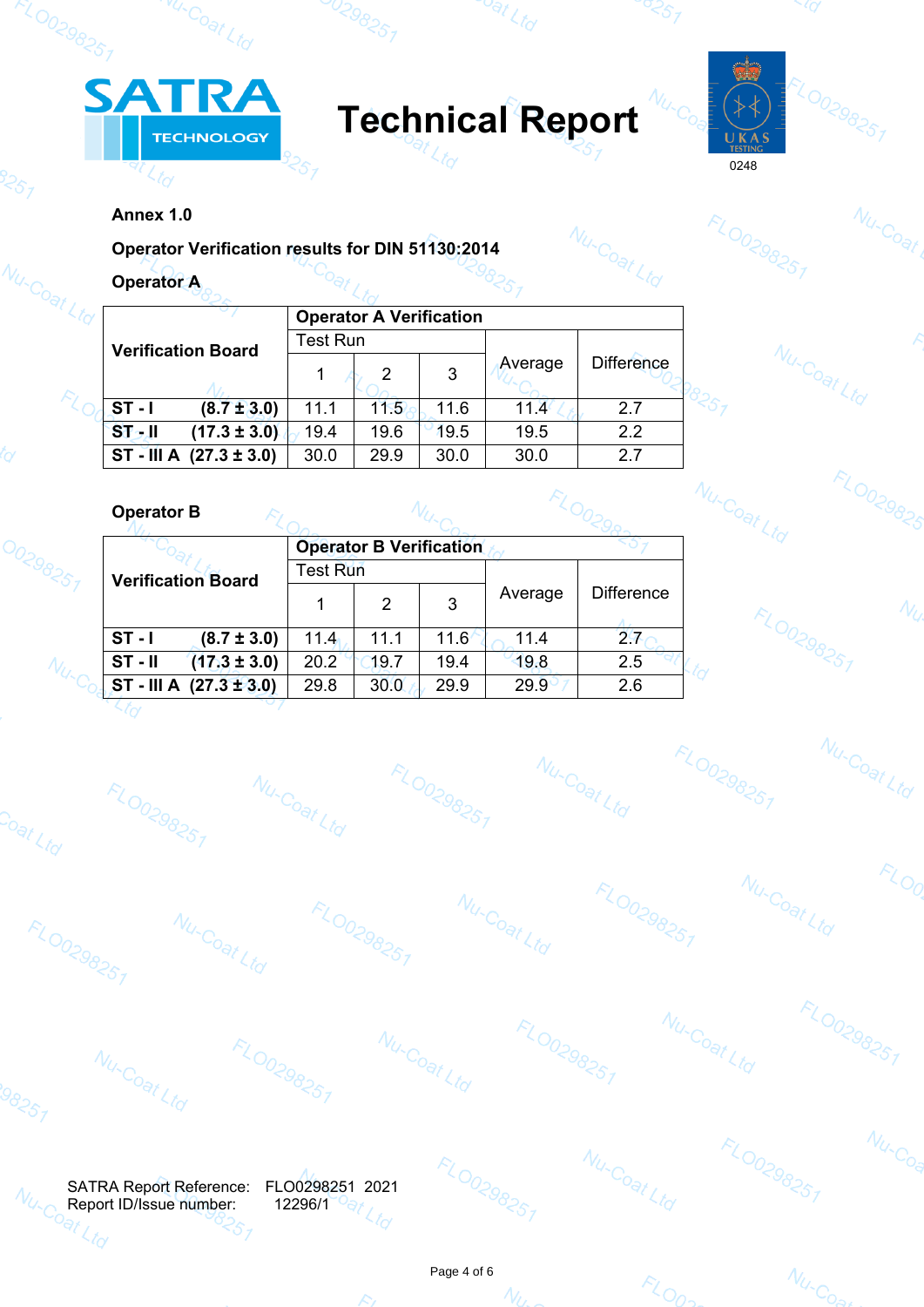#### **1. GENERAL**

- 1.1 Work done, Services undertaken or the sale of Goods are subject to the terms and conditions detailed<br>below and (subject to clause 5.2) all other conditions, warranties and representations, expressed or implied<br>by statu
- 1.2 SATRA Technology Centre Limited, its subsidiaries and associated companies (hereinafter referred to as<br>"SATRA") may perform Services for or supply Goods to persons or entities (public, private or<br>governmental) issuing
- 1.3 These terms and conditions will apply to the Contract between SATRA and the Client to the exclusion of any other terms which the Client may seek to impose or which may be implied by trade, custom, practice or course of dealing
- 1.4 Unless otherwise agreed in writing no party other than the Client is entitled to provide instructions or information relating to the Goods or Services required or to the delivery of goods, results, reports or certificates.
- 1.5 All references in these terms and conditions to:
- 
- (a) the "Contract" is the contract between SATRA and the Client for the supply of Goods or Services which is made subject to these terms and conditions; and<br>(b) "Services" are the work or services to be supplied or perform
- 
- 1.6 All drawings, descriptive matter, specifications and advertising material (including brochures and<br>catalogues) are issued or published with the sole purpose of giving an indication of the goods or services<br>being descri
- 1.7 Where SATRA and the Client agree that the sale of Goods shall be governed by Incoterms 2010 (or any<br>subsequent revision thereto) then the sale shall be governed by the relevant Incoterms mode of transport<br>which is agre

#### **2. FEES AND PAYMENT**

- 2.1 Where SATRA has agreed to perform the Services or supply the Goods on the basis of credit then payment terms are net 21 days from date of invoice, unless otherwise specified and may require part payment prior to delive
- 2.2 Where the provision of Services or the sale of Goods is subject to a proforma invoice then SATRA shall not<br>be obliged to start working on the provision of the Goods or Services until after payment in full has been<br>made
- 2.3 SATRA reserves the right to charge for any and all expenses incurred as a result of performing the<br>Services required by the Client. Although SATRA will try and provide an estimate of such<br>expenses these may change as a
- 2.4 Unless otherwise agreed in writing, the price for the Goods or Services shall be the price set in the order<br>acknowledgement. SATRA shall not be bound by any price quoted which is not in writing. Prices for the<br>sale of
- 2.5 Quotations are valid from the date of issue for a period of 90 days unless otherwise specified or agreed in writing.
- 2.6 Should the Client become insolvent, bankrupt, subject to an administration order, enter into liquidation or<br>receivership, or make arrangements with creditors SATRA reserves the right to cancel the Contract and<br>terminat
- 2.7 All invoices issued by SATRA are payable in full. The Client is responsible for payment of withholding and any other taxes and all import duties. Payments made to SATRA shall not be reduced by such amounts.
- 2.8 The Client shall not be entitled to withhold or defer payment due to SATRA as a result of any dispute or counter claim that it may allege against SATRA.
- 2.9 SATRA reserves the right to bring action against the Client in order to collect unpaid fees, including court action. All fees associated with such actions shall be paid for by the Client including legal fees and related costs.
- 2.10 Where unforeseen costs arise as a result of provision of the Goods or carrying out the Services SATRA shall inform the Client immediately but reserves the right to charge additional costs to cover said costs and expenses.

#### **3. INTELLECTUAL PROPERTY RIGHTS**

- 3.1 All intellectual property rights belonging to a Party prior to entry into the Contract shall remain with that<br>Party. Nothing in this Contract shall allow transfer of any intellectual property rights from one Party to t
- 1.2 In the event of certification services the use of certification marks by the Client may be subject to national<br>and international laws and regulations. The responsibility for the use of these certification marks lies so
- 3.3 All intellectual property rights in reports, drawings, graphs, charts, photographs or any other material (in<br>whatever medium) produced by SATRA pursuant to this Contract shall belong to SATRA. The Client shall<br>have the
- 3.4 The Client agrees and acknowledges that SATRA retains any and all propriety rights in concepts, ideas and inventions that may arise during the preparation or provision of any report (including any deliverables provided by SATRA to the Client) and the provision of the Services to the Client.
- 3.5 All intellectual property rights in any software supplied to the Client shall belong to SATRA or SATRA's licensors. With respect to the sale of SATRA Timeline, SATRASUMM and SATRA Visionstitch, provided that the Client is a member of SATRA and has paid its annual Smartcare fee then the Client will be entitled to use the software for its own internal use and will be entitled to receive minor software upgrades and fixes. SATRA may however terminate the supply of software upgrades and fixes for older versions of software which it
- 3.6 SATRA shall observe all statutory provisions with regard to data protection including but not limited to the provisions of the Data Protection Act 2018 and the EU General Data Protection Regulation (GU) 2016/679. To th

#### **4. SUSPENSION OR TERMINATION OF SERVICES**

- 4.1 Cancellation by the Client of orders for Goods or Services will only be acceptable by prior agreement with SATRA and a charge will usually be made.
- 4.2 SATRA shall not be liable for any delay or failure in providing the Goods or Services due to circumstances<br>beyond its reasonable control (including any failure by the Client to comply with its obligations). If any such SATRA will be entitled to cancel or reschedule the delivery of Goods or Services at its discretion. In the event of cancellation SATRA will be entitled to retain all fees paid by the Client for Goods or Services already supplied but will refund to the Client any fees paid by the Client for Goods or Services which have<br>not yet been supplied. The Client will not be liable for any non-refundable expenses already incurred by<br>SATRA in to comply with its obligations under the Contract.

#### **5. LIABILITY AND INDEMNIFICATION**

- 5.1 Reports are issued on the basis of information, documents and or samples submitted to SATRA by the Client, or on behalf of the Client and are provided solely for the benefit of the Client who is responsible for the cli
- 5.2 Nothing in these terms and conditions shall limit or exclude SATRA's liability for:
- (a) death or personal injury caused by its negligence or the negligence of its employees or agents;<br>(b) fraud or fraudulent misrepresentation;
- (b) fraud or fraudulent misrepresentation; (c) breach of the terms implied by Section 12 of the Sale of Goods Act 1979;
- 
- (d) defective products under the Consumer Protection Act 1987; or (e) any other liability which cannot be limited or excluded by applicable law.
- 5.3 Subject to clause 5.2 SATRA shall not be liable to the Client whether in contract, tort (including<br>negligence), breach of statutory duty or otherwise arising under or in connection with the Contract for loss<br>of profits loss.
- 5.4 Subject to clause 5.2 SATRA's total aggregate liability to the Client, whether in contract, tort (including<br>negligence), breach of statutory duty or otherwise arising under or in connection with the Contract shall be<br>l or other sales tax<br>is the lower figure.

#### **6. MISCELLANEOUS**

- 6.1 If any one or more provisions of these conditions are found to be illegal or unenforceable in any respect,<br>the validity, legality and enforceability of the remaining provisions shall not in any way be affected or<br>impai
- 6.2 During the course of providing the Goods or Services and for a period of one year thereafter the Client shall<br>not directly or indirectly entice, encourage or make any offer to SATRA's employees to leave their<br>employmen
- 6.3 The use of SATRAs corporate name or registered marks for advertising purposes is not permitted without SATRA's prior written authorisation.
- 6.4 All reports and documentation which are supplied to the Client under the Contract remain the property of SATRA until paid in full. Under no circumstances will a Client's purchase order override SATRA's retention of title in accordance with this clause.
- 6.5 The Client acknowledges that in entering into this Contract it has not relied on any representation, warranty, collateral contract or other assurance (except those set out or referred to in these terms and conditions)
- 6.6 All provisions of the Contract that limit or exclude the liability of SATRA are intended also to be for the benefit of SATRA's holding company (called SATRA, and being a company limited by guarantee and<br>incorporated in England and Wales with company number 00153475), and shall accordingly be enforceable<br>by such holding company a

#### **7. CONFIDENTIALITY**

- 7.1 Unless specifically excluded in the terms of an individual contract between SATRA and the Client, the following shall apply to all deliverables including, reports, advice, drawings, photographs, specifications, data of
- 7.2 Deliverables referred to in clause 7.1 shall not be disclosed to third parties or used in litigation without the consent of SATRA.
- 7.3 Where SATRA has given consent to disclosure of any service deliverables referred to in clause 7.1, the<br>Client shall draw the attention of the third party to these terms of business and the basis on which SATRA<br>undertak
- The service deliverables referred to in clause 7.1 are submitted to the Client as confidential documents.<br>Confidentiality shall continue to apply after completion of the business, but shall cease to apply to<br>information or **Client**
- 7.5 The Client shall not disassemble, remove parts or carry out any form of analysis on goods or materials sold by SATRA for the purposes of reverse engineering or obtaining information on the construction, content or composition of the item without the consent of SATRA.

#### **8. AMENDMENT**

8.1 No amendment to this Contract shall be effective unless it is in writing, expressly stated to amend this Contract and signed by an authorised signatory of both Parties.

#### **9. DISPUTE RESOLUTION**

- 9.1 If there should be a dispute between the parties to this Agreement they undertake to act with goodwill and to use all reasonable endeavours to resolve that dispute.
- 9.2 Failure to resolve any dispute by discussions between the parties shall, in the first instance, be referred to a mediator for resolution. The parties shall attempt to agree upon the appointment of a mediator, upon rece
- 9.3 Should the mediation fail, in whole or in part, either party may, upon giving written notice, and within twenty-eight days thereof, apply to the President or the Vice President, for the time being, of the Chartered<br>Institute of Arbitrators, for the appointment of a single arbitrator, for final resolution. The arbitrator shall
- 9.4 The laws of England shall govern the interpretation of this Contract. Subject to clauses 9.1, 9.2 and 9.3 any dispute arising out of or in connection with the Contract shall be subject to the exclusive jurisdiction of the<br>courts of England. However, the Party obtaining a judgement in such courts shall be entitled to enforce it in<br>